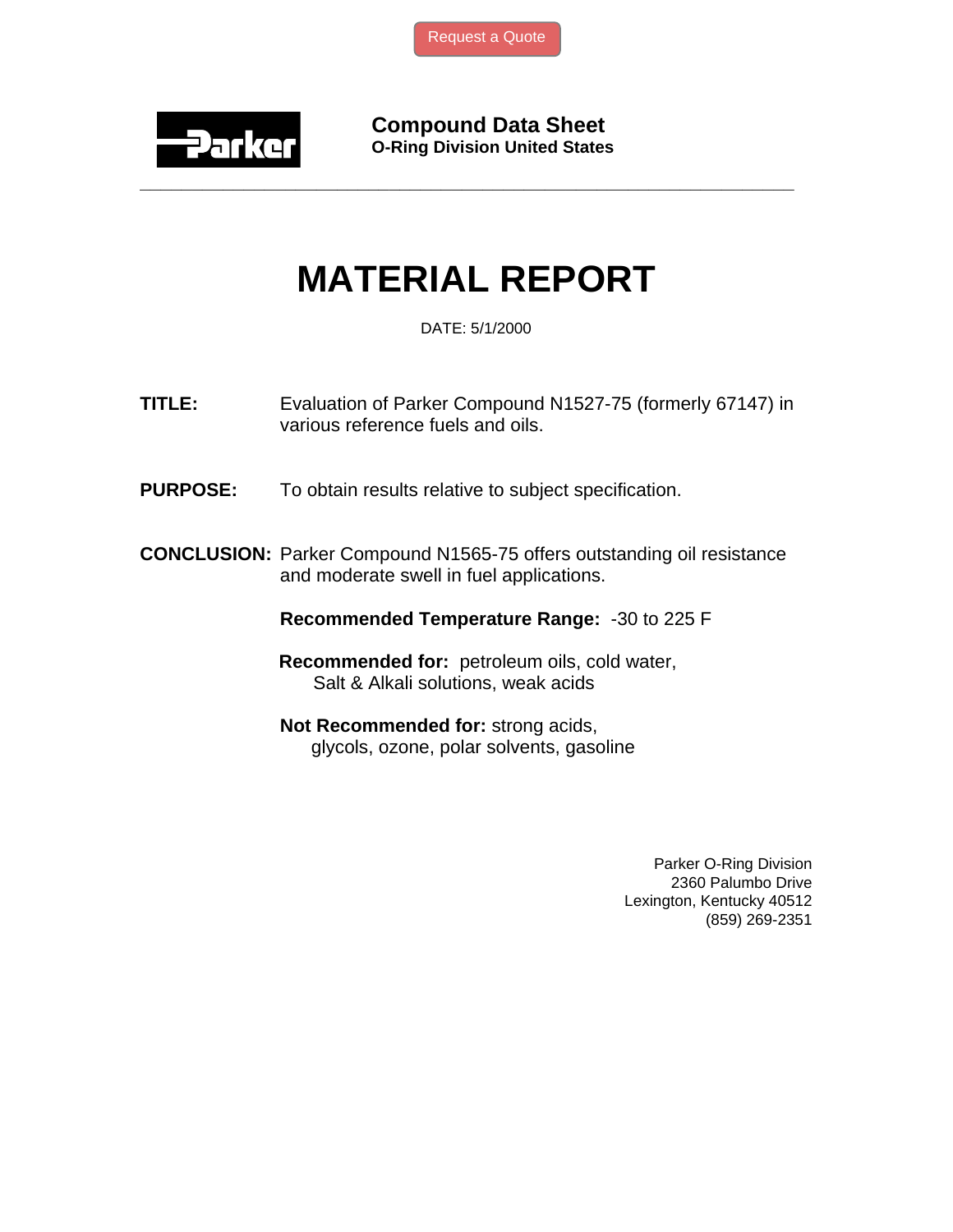## **REPORT DATA**

Report Number:

| ORIGINAL PHYSICAL PROPERTIES<br>Hardness, Shore A, pts.<br>Tensile Strength, MPa.                                                                                       | Customer<br>Specification<br>$70 \pm 5$<br>10.0        | N1527-70<br><b>PLATENS</b><br>70<br>14.3 |
|-------------------------------------------------------------------------------------------------------------------------------------------------------------------------|--------------------------------------------------------|------------------------------------------|
| Ultimate Elongation, % min<br>100% Modulus, MPa min<br>UL Approved                                                                                                      | 250<br>2.0<br>Yes                                      | 349<br>3.1<br>Yes                        |
| AIR AGING, 70 HRS. @ 100 °C<br>Hardness Change, pts<br>Tensile Strength Change, % max<br>Elongation Change, %, max                                                      | ± 15<br>$-30$ max<br>$-50$ max                         | +4<br>$+2$<br>$-26$                      |
| COMPRESSION SET,<br>22 HRS. @ 100 °C, METHOD B, Plied Disk<br>% of Original Deflection, max.                                                                            | 25                                                     | 15                                       |
| COMPRESSION SET,<br>22 HRS. @ 100 °C, METHOD B, Solid Button<br>% of Original Deflection, max.                                                                          | 25                                                     | 7                                        |
| <b>COMPRESSION SET,</b><br>70 HRS. @ 100 °C, METHOD B, Solid Button<br>% of Original Deflection, max.                                                                   | 25                                                     | 11                                       |
| FLUID IMMERSION, FUEL A,<br>70 HRS. @ R.T.<br>Hardness Change, pts<br>Tensile Strength Change, % max<br>Elongation Change, %, max<br>Volume Change, %                   | ±10<br>$-25$ max<br>$-25$ max<br>$-5$ to $+10$         | -2<br>-6<br>-9<br>$+1$                   |
| FLUID IMMERSION, FUEL B,<br>70 HRS. @ R.T.<br>Hardness Change, pts., max.<br>Tensile Strength Change, %, max.<br>Elongation Change, %, max<br>Volume Change, %, max     | $0$ to $-30$<br>$-60$ max<br>$-60$ max<br>0 to $+40$   | -20<br>$-50$<br>$-46$<br>$+28$           |
| FLUID IMMERSION, ASTM #1 Oil<br>70 HRS. @ 100 °C<br>Hardness Change, pts<br>Tensile Strength Change, % max<br>Elongation Change, %, max<br>Volume Change, %             | $-5$ to $+10$<br>- 25 max<br>- 45 max<br>$-10$ to $+5$ | +5<br>$+13$<br>$-13$<br>-7               |
| FLUID IMMERSION, IRM 903 Oil<br>70 HRS. @ 100 °C<br>Hardness Change, pts, max<br>Tensile Strength Change, %, max.<br>Elongation Change, %, max<br>Volume Change, %, max | $-10$ to $+5$<br>$-45$ max<br>$-45$ max<br>0 to $+25$  | -5<br>-3<br>$-21$<br>$+6$                |
| FLUID IMMERSION, DISTILLED WATER                                                                                                                                        |                                                        |                                          |

70 HRS. @ 100 °C